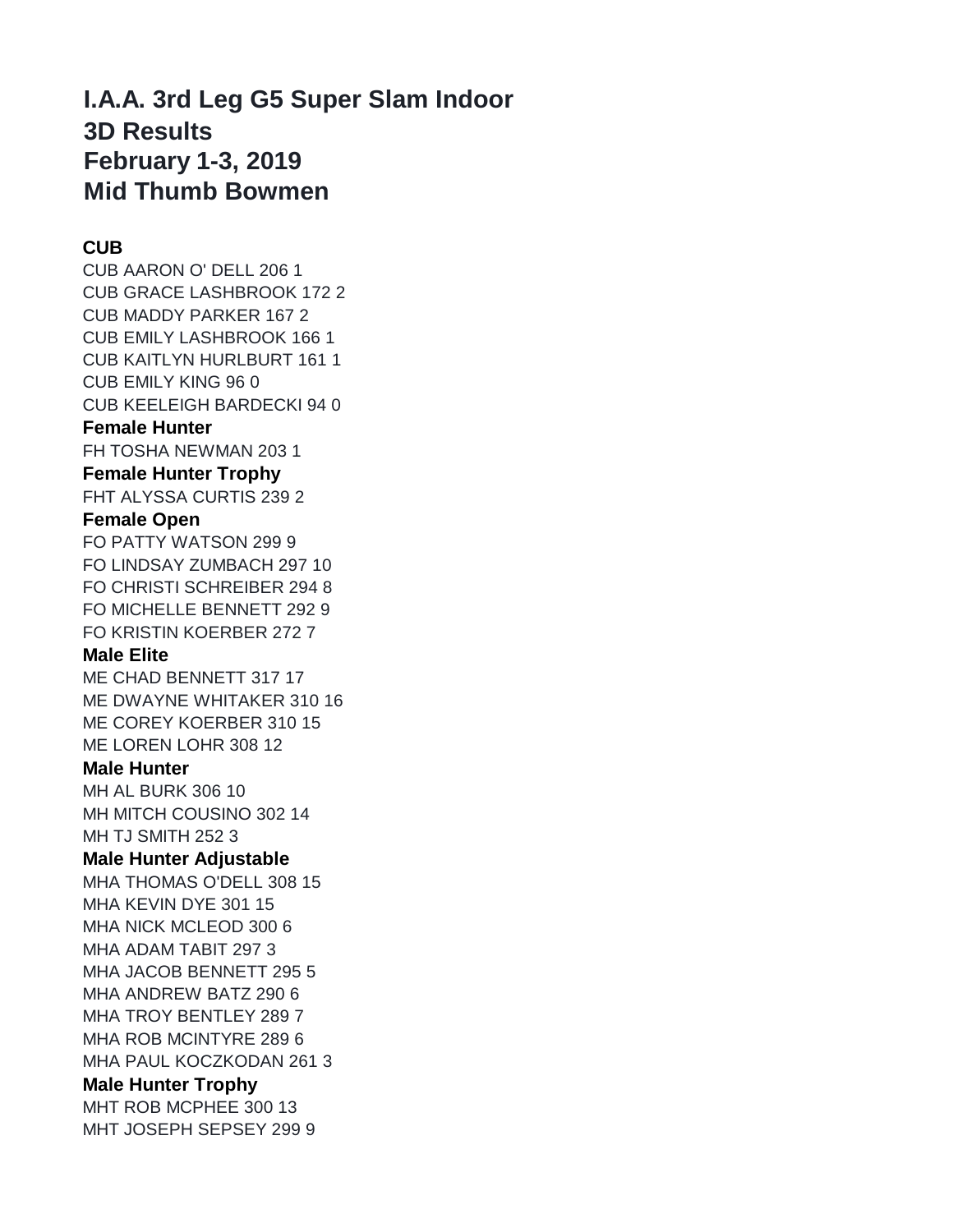MHT BRENT WOODWARD 294 10 MHT MIKE KNEE 290 9 MHT BOB NAVARRO 290 8 MHT MIKE WOLLARD 289 5 MHT AUSTIN SCOTT 284 8 MHT MIKE MULLETT 284 6 MHT STAN MUSSELMAN 281 9 MHT ETHAN MEYERS 276 7 MHT JOEL ENGLE 273 9 MHT JACOB STEARNS 273 6 MHT ANTHONY LASHBROOK 269 8 MHT ANDREW CURTIS 269 5 MHT CALEB KNEE 258 5 MHT TERRY SMITH 251 4 MHT MATT HUSTON 247 2 MHT MARK HURLBURT 238 1 MHT KEVIN WEISS 236 1 MHT ERIC AUGUSTINE 232 3 MHT GAGE PICKARD 230 2 MHT DREW BARDECKI 224 0 MHT CASEY FOUNTAIN 220 2 MHT JOSEPH DAVIS 213 1 MHT PETE GUIGAR 187 3 MHT WILLIAM GUIGAR 176 2 MHT TOM ROBERTSON 1 0 **Male Open** MO AARIN GREEN 320 22 MO JEFF WOODS 313 15 MO CHRIS DUNN 309 15 MO KEVIN HARNPHANICH 309 15 MO TODD DEZIEL 308 12 MO DAVID GERMAIN 307 13 MO ROB YAHRMARKT 303 12 MO DEIN HIGGINS 300 8 MO DAVID GARRETT 298 8 MO JASON NEWMAN 296 11 MO WALTER ROBERTSON 293 13 MO NICK RAYMOND 283 8 MO ERIC SMITH 276 8 MO ANTHONY PIROLLI 275 11 MO HUNTER OLRICH 242 6 **Male Open Trophy**

MOT JOSH LARSEN 294 8 MOT RONALD ASHLEY 293 11 MOT MIKE SCHULTZ 289 9 MOT WAYNE STEC 287 12 MOT MARK OLIVER 284 12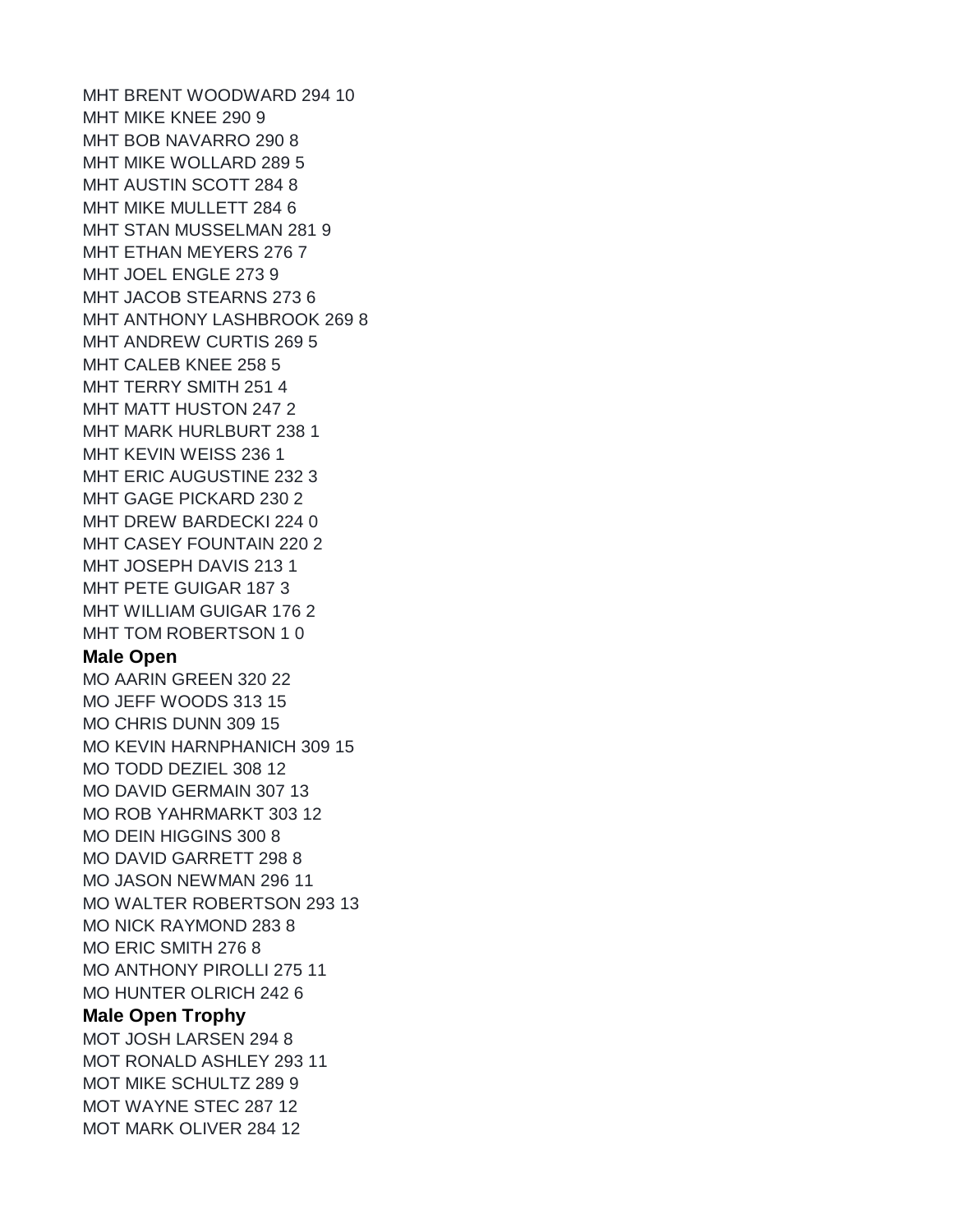MOT BRIAN LOZAN 256 5 MOT ANTHONY MICKUS 243 4 **Senior Female Open** SFO CATHY COOK 301 12 **Senior Male Hunter** SMH TODD BOROS 300 10 SMH RICHARD MARCHAND 297 9 SMH PAUL LEWIS 294 11 SMH LEO OSANTOWSKE 288 8 **Senior Male Hunter Trophy** SMHT BRAD SNYDER 281 8 SMHT MARK FRUGE 264 6 SMHT STEVE BOGIC 259 4 SMHT JIM DAVIS 253 8 SMHT JOHN SHELDON 201 0 SMHT JIM LEONARD 186 2 SMHT JOSEPH SIVEC 95 0 **Senior Male Open** SMO RICHARD CHEEK 307 13 SMO ROB KOMYATHY 305 13 SMO CHUCK BIRCHMIER 304 10 SMO WENDELL WILSON 297 11 SMO MARK COOK 282 8 SMO RICK RICHTER 274 7 SMO BARRY BENNETT 263 5 SMO DAVE KENNEDY 261 7 **Senior Male Open Trophy** SMOT GARY LATURNO 299 13 SMOT MARK PARENTI 292 9 SMOT ROBERT RAYMOND 284 8 SMOT CR LAFATA 281 7 SMOT TIM ARNER 1 0 **Traditional** TRD JOE HEWITT 257 4 TRD BEN SAFRAN 225 0 TRD AUSTIN LOTT 192 1 TRD CHAD WURMLINGER 1 0 **Youth Hunter 13-14** YH13-14 HUNTER FOUNTAIN 280 7 YH13-14 CARL SHINN 266 6 YH13-14 CORBIN BOUVY 263 6 YH13-14 JACKIE MEYERS 258 5 YH13-14 LOGAN SIVEC 239 5 YH13-14 ABIGAIL PARKER 201 2 YH13-14 CHARLES SHINN 201 1 YH13-14 NOAH ROBINSON 171 1